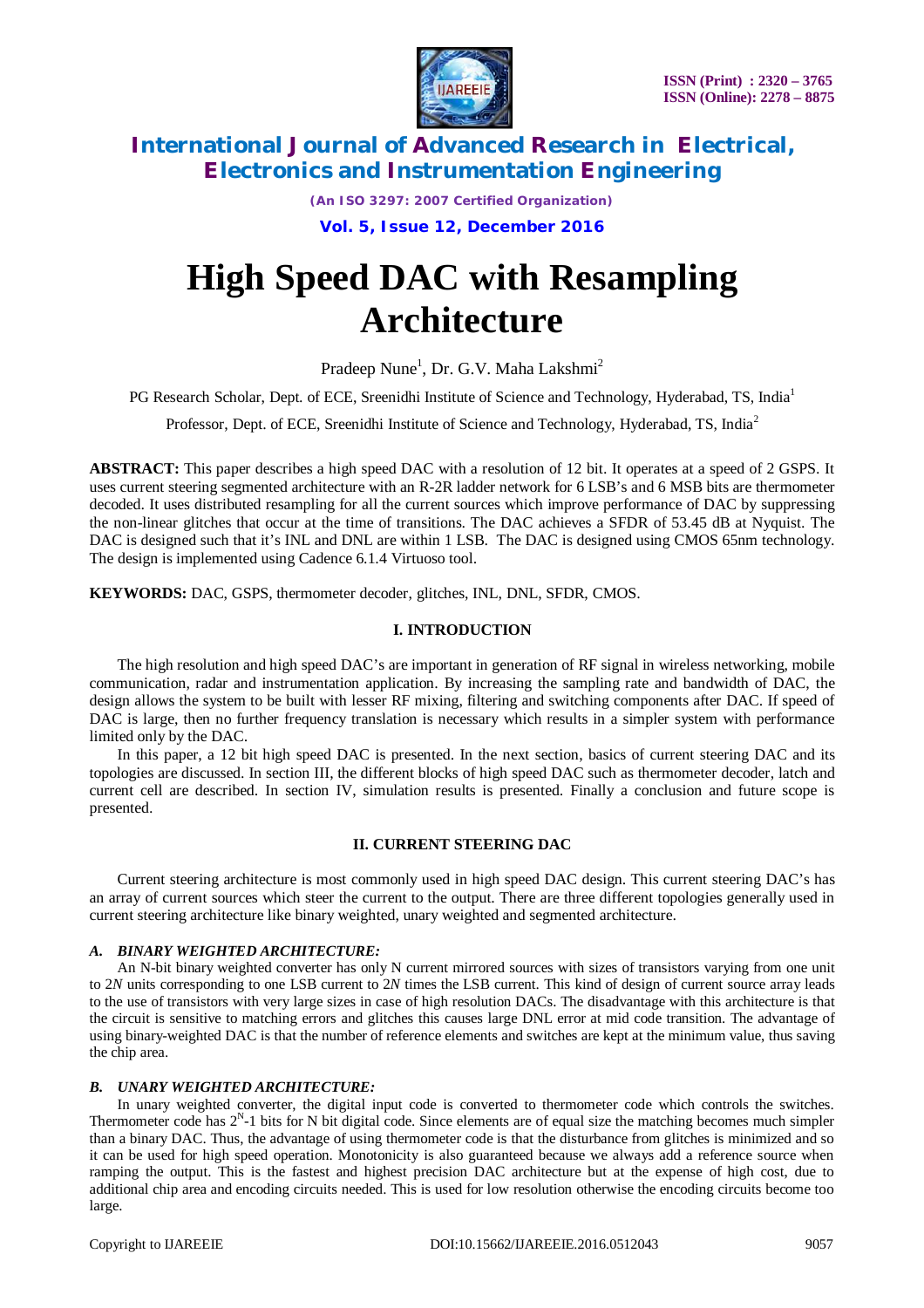

*(An ISO 3297: 2007 Certified Organization)*

### **Vol. 5, Issue 12, December 2016**

### *C. SEGMENTED ARCHITECTURE:*

The Segmented DAC, which combines the thermometer coded principle for the most significant bits and the binary weighted principle for the least significant bits, is a popular architecture. In this way, a compromise is obtained between precision (by the use of the thermometer coded principle) and chip area with less number of resistors or current sources (by the use of the binary weighted principle). In this paper a 12-bit segmented DAC is implemented with 6 LSB's for binary and 6 MSB's thermometer decoded.

#### **III. DAC DESIGN**

The block of proposed 12-bit high speed DAC is shown in Fig 1. It consists of three main blocks namely 6 bit thermometer decoder, latch and current cell. The brief discussion regarding each block is presented in following section.





The input analog signal is converted into digital by 12 bit ADC which has a sampling frequency of 2 GHz. The 6 MSB's are applied to thermometer decoder with generates 63 bit thermometer code. The proposed design uses distributed resampling which uses one switch for one current source all are driven by common clock. The resampling is done before currents are applied to R-2R ladder network so that each resampling operate on same unit current [1].

### *A. THERMOMETER DECODER:*

By designing a thermometer decoder using standard cell library will have a disadvantage on operating speed which is limited by the timing constraints of the used cell [3]. Hence to obtain higher operating speed, the decoder is designed manually at the transistor level. The 6 bit thermometer decoder will generates 63 bit code. The decoder can be easily designed by using NAND and NOR gates itself. The design of CMOS 4 bit thermometer decoder is shown in Fig. 2. The 4 bit thermometer decoder is further used for designing 6 bit decoder using multipliers. The decoder has the supply voltage of 1.2V. Further to increase the INL and DNL dynamic element matching of thermometer decoded 63 MSB current sources can be used. The analog mismatch at the output is randomized by switching ON and OFF current source that depends on the input digital code in a sequence by which harmonic coherence is reduced and make signal independent of noise, by which the SFDR of the analog output is improved [4].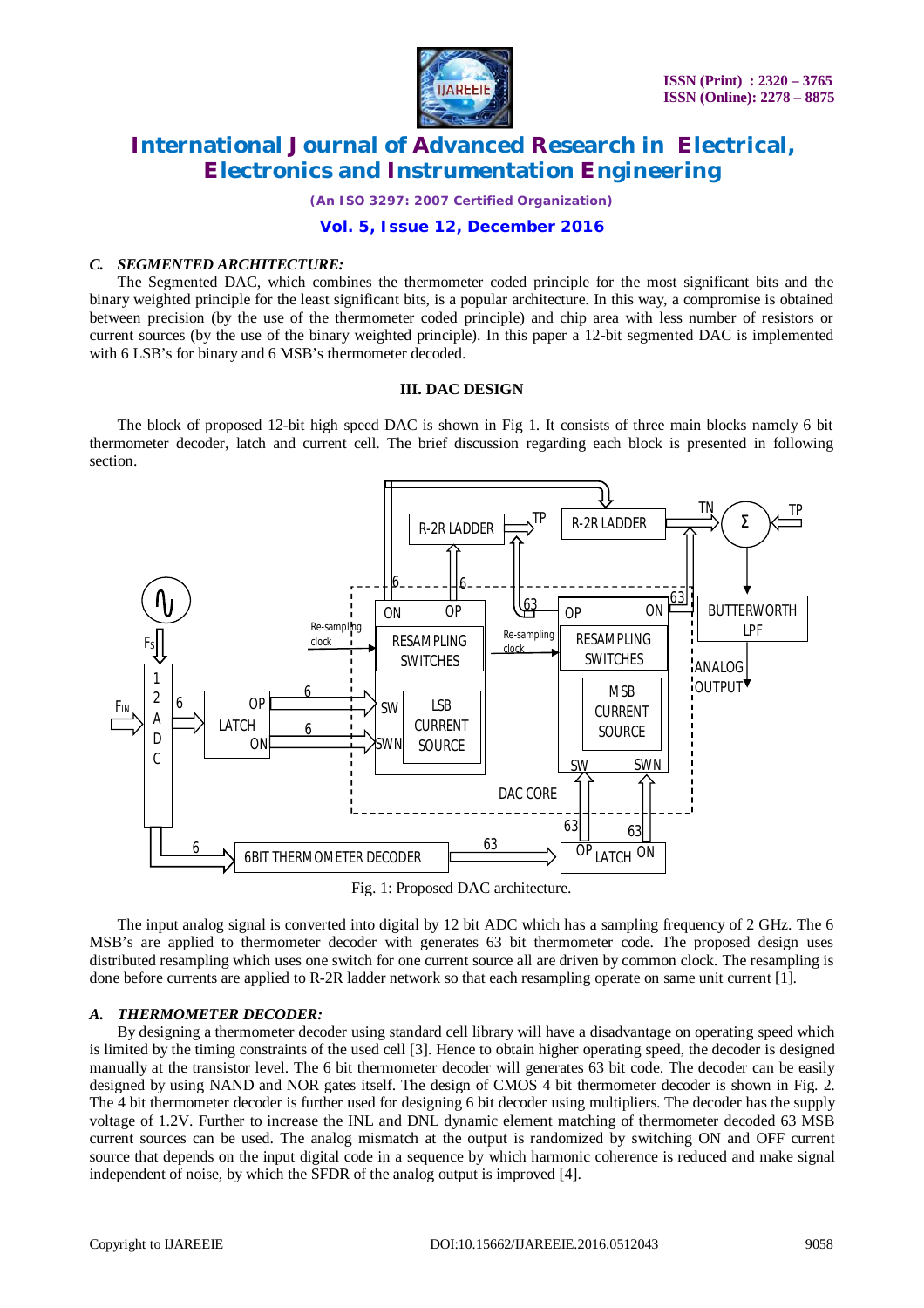

*(An ISO 3297: 2007 Certified Organization)*

**Vol. 5, Issue 12, December 2016**



Fig. 2: 4 bit thermometer decoder.

### *B. LATCH:*

The problem that commonly arises while operating the DAC is appearance of glitch in the output as an error which are mainly caused mistiming in the current signals at output of DAC. This glitches appear only during the transitions. The spectral content of the output signal will get corrupted because of this glitches. The one source of mistiming is difference in the arrival of digital bits at the input of encoder. Another source is differential logic delay between input and output of the encoder. This source of mistiming can be minimized by using latches.



### *C. CURRENT CELL:*

The Fig. 4 shows the schematic of current cell with resampling architecture. Differential pair is used so that noise cancellation can be obtained. By the use of differential current cell even harmonics will reduced. In the Fig. 4 MOSFET M1 generates the required one LSB current. This MOSFET is regarded as current transistor. The size of transistor is determined in the following equation by considering the process variation.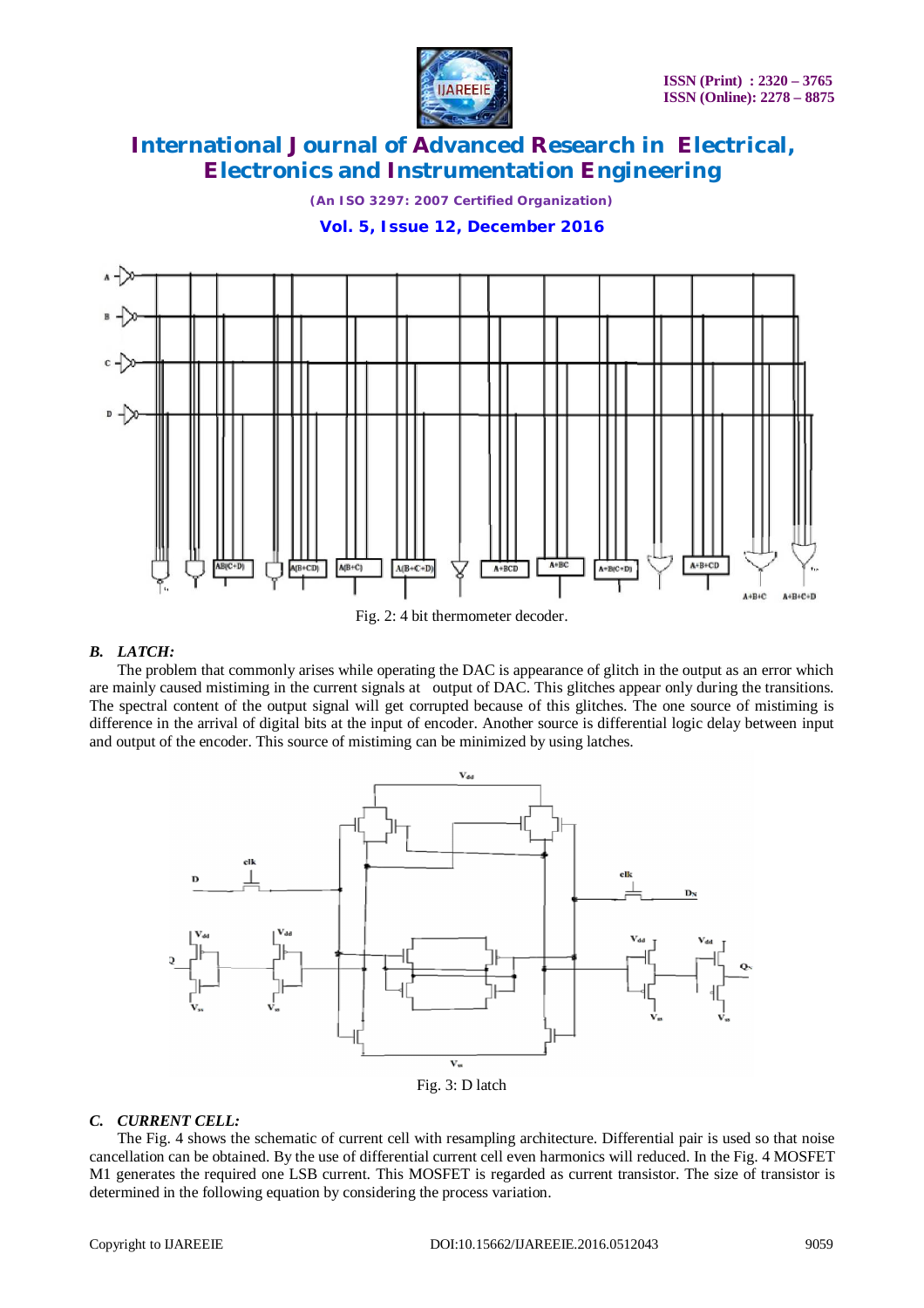

*(An ISO 3297: 2007 Certified Organization)*

#### **Vol. 5, Issue 12, December 2016**

$$
wl = \left(A_{\beta}^2 + \frac{4A_{VT}^2}{(v_{GS} - v_T)^2}\right) / 2\left(\frac{\sigma_I}{I}\right)^2\tag{1}
$$

Where  $\left(\frac{\sigma_I}{\sigma_I}\right)$ ூ = standard deviation of unit current source,  $A_{\beta}$  /  $A_{\text{VT}}$  = technology constants defined in foundry,

 $V_{GS}$ -  $V_T$  = gate overdrive voltage.

The area of current transistor M1 is fixed based on above considerations. The area of cascode transistor and switches must be minimized to reduce high frequency distortion. The cascode transistor is used to improve the impedance of current cell. It also isolates current transistor from the switches. Two additional current paths are added at source of M10 and M12 so that both transistors will not be switched off completely which means change in voltage at drain of M9 is not much observed [5]. So parasitic capacitance  $C_{gs}$  of M10 or M12 and  $C_{gd}$  of M6-M9 is not observed from the output node, hence this capacitances will not contribute to degradation due to distortion.



Fig. 4: Current cell

The resampling switch is used to pass the analog signal to the output only after the signal has settled to a final value [6]. Thus, the portion of the analog signal with glitches can be blocked by to the use of the switch. The resampling creates an RZ output waveform, so two DAC cores are used, clocked half a clock cycle apart. This recreates an NRZ waveform. Note that these two cores use the same data, so, unlike many DACs over 2 GSPS, this DAC acts as a single NRZ DAC clocked at the full sample rate and there are no interleaving spurs.

#### **IV. SIMULATION RESULTS**

The simulation of the entire design is carried out in Cadence Specter. The analog block has a supply voltage of 3.3V whereas the digital section is supplied with voltage of 1.2V. The DAC consumes a power of 42.37mW. The Monte Carlo simulation is performed on a single current source which shows the current deviation is within 1 LSB which means that INL and DNL are within 1 LSB. The Fig. 5 shows the Monte Carlo simulation of current source. The DAC has the digital input which 2 GSPS. The Fig. 7 shows the SFDR plot, which shows that DAC achieves a SFDR of 53.45 dB at Nyquist i.e. 667.48 MHz. The current cell has the output impedance of 1.518 MΩ at 2 GHz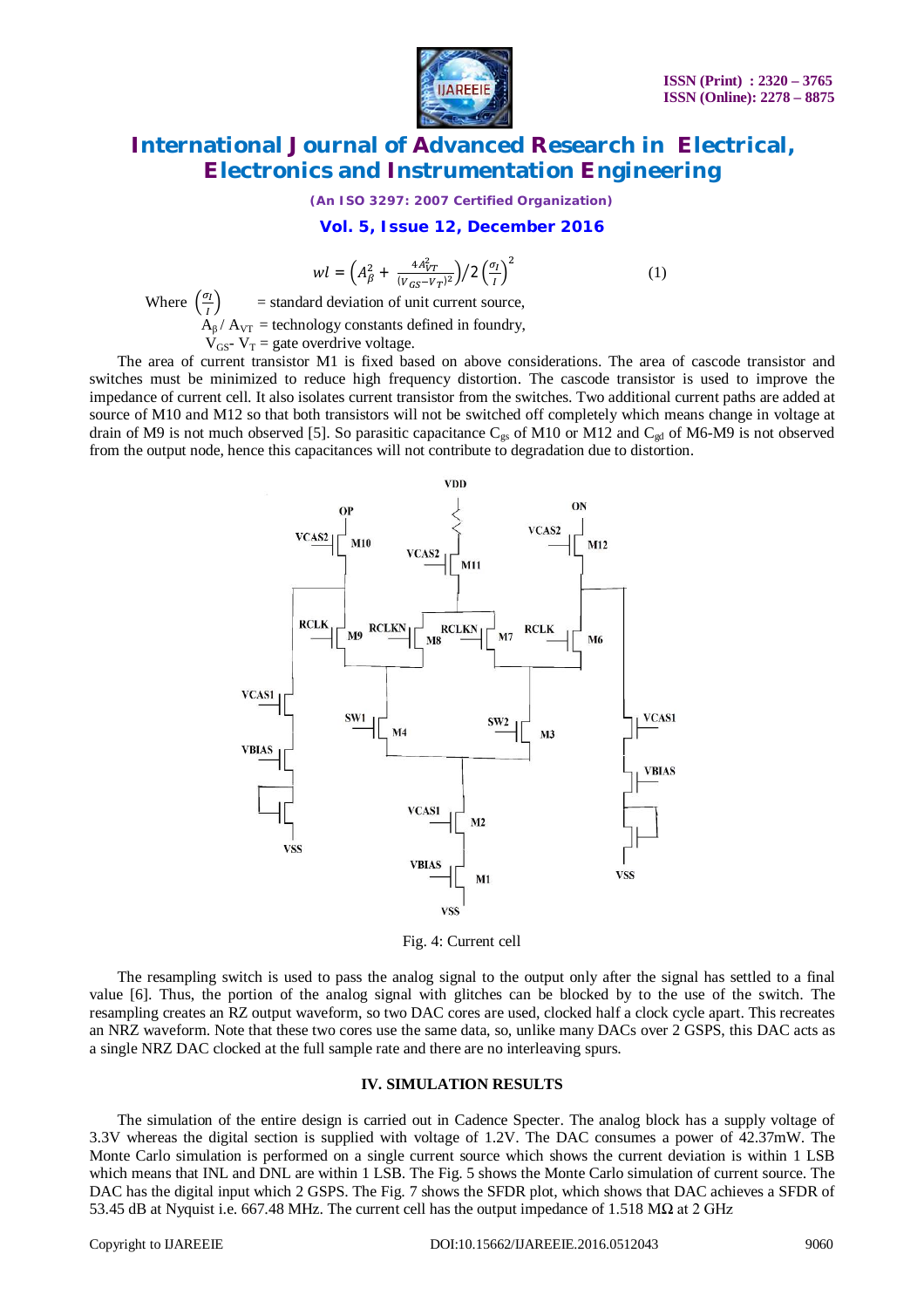

*(An ISO 3297: 2007 Certified Organization)* **Vol. 5, Issue 12, December 2016**





Fig. 5: Current source mismatch histogram Fig. 6: Output impedance curve of current source



Fig. 7: Output of DAC and its SFDR

### **V. CONCLUSION & FUTURE SCOPE**

In this paper, a 12 bit current steering high speed DAC with resampling architecture is presented. The proposed design achieves a SFDR of 53.45 dB at Nyquist. The design uses distributed resampling architecture to improve performance by suppressing non-linear glitches. The DAC is designed such that it's INL and DNL error are within 1 LSB. The output impedance of the current cell is calculated to be 1.518 MΩ at 2 GHz.

Further in order to improve INL and DNL dynamic element matching (DEM) for thermometer decoded MSB bits can be used. Calibration techniques can be used for compensating mismatch errors in the current cell. Further in order to increase the speed of DAC, Bi-CMOS technology can be used.